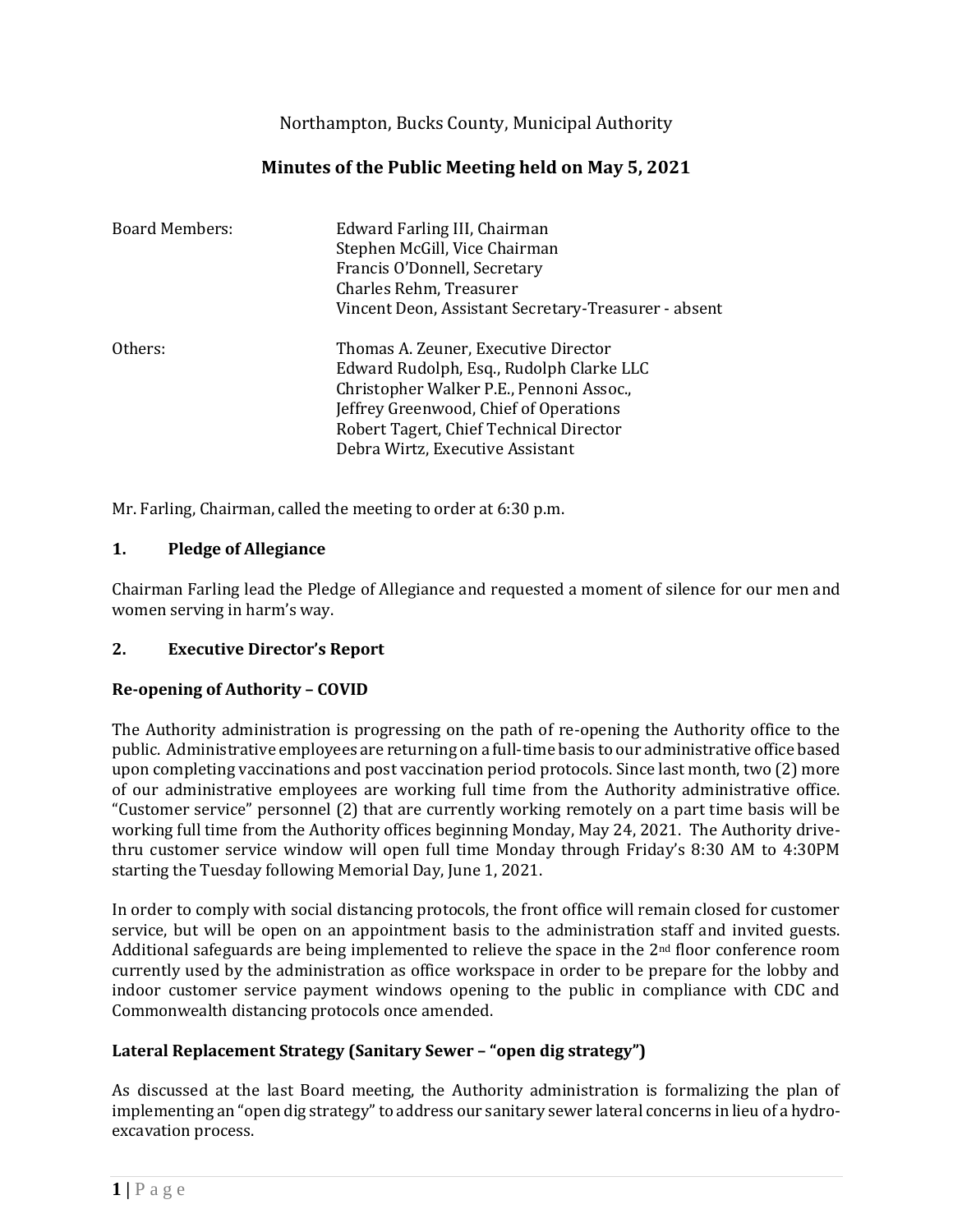Since our March Board meeting, we have learned that the lead-times for hydraulic construction excavators, trucks and utility vehicles have been adversely impacted by the pandemic. We have identified a need for a tracked hydraulic excavator, accompanying support utility vehicles, equipment, and supplies. The Authority had budgeted \$275K in our 2021 Capital Budget for the hydro-excavation program. We have been made aware that lead-times for the equipment and vehicles that were normally stock items at the respective dealers have been exhausted. Lead-times for such equipment and vehicles is now estimated at one year. We will keep the Board informed as the project and budgetary estimates become formalized. As a result, we do not anticipate using the \$275K in the Capital Budget in this fiscal year which ends October 31<sup>st</sup>, 2021 for this program.

## **Navy -PFOA-PFAS Water Main Extension Project**

The Cherry Blossom / Bristol Road water main extension project funded by the NAVY Cooperative Agreement was completed last week. The project was initiated to provided public water to a section of Bristol Road where the PFOA/PFAS readings were above the 70 parts per trillion (ppt) thresholds. The public water connection(s) under the contract are now complete and are new customer(s) of the Authority. There are several TMP's that are able to connect to the new extension should the analytical readings exceed the 70 ppt in the future or connection is desired by the subject property owner(s).

## **Cell Tower Propagation Study & Implementation**

The Authority is working with Northampton Township administration and Crown Castle Corp. (Cell Tower – Contract Provider) to complete a propagation study in order to co-locate an Authority antenna on the large cell tower located between the Northampton Township administration building and the municipal firehouse. The Authority needs are driven by our desire to facilitate real time remote reading of our Neptune Water meters for our 11,000 customers. Jeff Greenwood is leading that effort with the provider and the Township. It is anticipated that we will be having to participate in an agreement with co-location monetary participation.

## **Spring Mill Sanitary Sewer Pump Station**

The Spring Mill sanitary sewer pump station constructed in conjunction with the townhouse development at the former Spring Mill Country Club Chip N' Putt course and driving range is now fully operational.

## **TELOG Upgrade – Wastewater System**

This past month, the Authority has completed its transition from our historic land line communications with our numerous wastewater pump stations to a digital cell -based communication platform.

## **WATERSMART®: Customer Information Platform**

Our customers service and support teams have been introduced to this enhanced customer communication tool. Training has been completed by the provider to the Authority's administrative team. Prior to a systemwide launch and implementation, we believe it prudent to conduct a *Beta* test to gage the effectiveness and ease of use. The system is a customer driven database in a graphical platform to provide enhanced communications to our customer -base.

The system incorporates an advanced leak alert algorithm that detects and alerts customers about potential leaks in their home and helps them identify the source of the leak "My Use Notifications"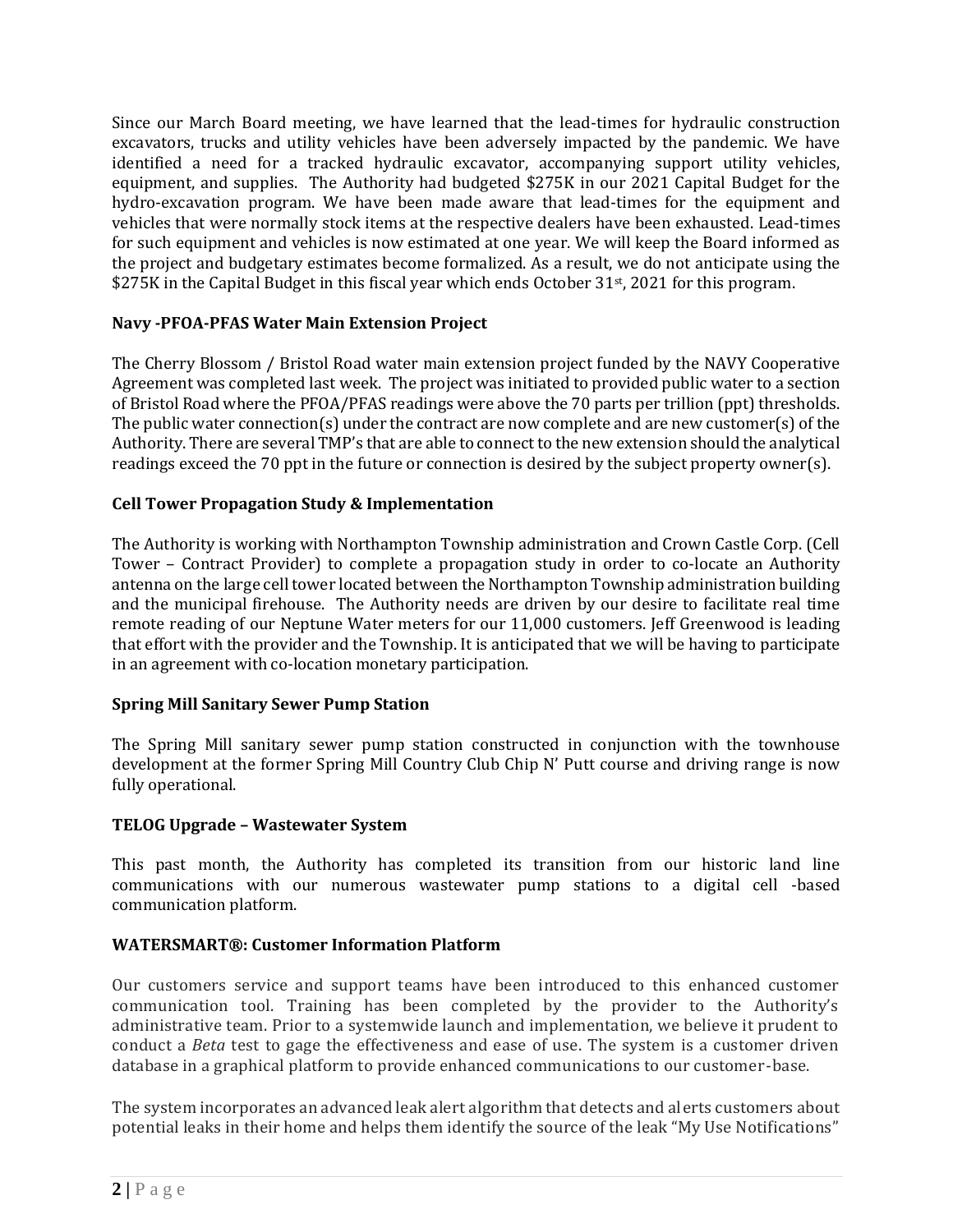notify customers with live data when their water use is higher than normal, helping them avoid billing surprises. "Bill Forecast Notifications" inform customers, prior to the end of the billing cycle, that they are likely to have high water use on their upcoming bill. Customers can choose to receive alerts and notifications by email, text, and voice.

## **Laurel Road Sanitary Sewer Extension Project:**

The Authority has received the required agreements and deposits from all four (4) of the property owners as stated in the agreement.

The Authority has authorized our consulting engineer Pennoni Associates Inc. to prepare the specification(s), drawing(s) and bid package for public bidding on the PENNBID  $\circledR$  electronic bidding platform for the subject project. Once that document and exhibits has been uploaded to the bidding platform, the Authority will advise the property owners. A hard copy of the bid specification(s), drawing(s) and contract documents will also be available for public viewing at the Authority offices. It is our plan to have the bid package available in mid-May, with a bid opening in mid-June.

PA-1 Calls were completed, and the infrastructure was marked out by the responsible agencies. On April 23, 2021, the Authority performed a test dig on Laurel Road to confirm the location of utilities at a certain location in question. This test dig was necessitated to confirm the location of infrastructure as we do wish to minimize change orders if any during the construction process.

## **Inflow & Infiltration (I & I) Abatement Program – Progress Review**

Chris Walker P.E. of Pennoni Associates and Executive Director Zeuner presented to the Board and public a power-point presentation responsive to the Authority's initiative for Inflow and infiltration reduction. There were two focus areas of priority. The first area identified as No. PR-1 and the second area identified as the Upper Southampton basin area. The area identified as No. PR-1 is a basin integral to the Authority's Corrective Action Plan (CAP) as reviewed and approved by the DEP. The second area of focus is the Upper Southampton sanitary sewer basin. Last month, the Authority entered into a long-term sanitary sewer contract with the Upper Southampton Municipal Authority. As with No PR-1 the Authority identified within the Upper Southampton basin a high level of undesirable I & I. Based upon analytical results and actual video inspection of the sanitary sewer infrastructure strategy the Authority developed a comprehensive plan including the anticipated investment required to achieve the desired results. This included rehabilitation of mains, manholes and service laterals. A copy of the presentation will be included as an exhibit to the meeting minutes. Endorsement of the strategy was sought by Executive Director Zeuner. PowerPoint presentation attached.

A motion (O'Donnell-McGill) made to direct Christopher Walker, of Pennoni Assoc. Inc. to prepare specifications and other related bid documents to the proposed Phase 1 sanitary sewer rehabilitation project for the Upper Southampton Basin and PR-1 Basin, with such various alternates as shall be deemed feasible and appropriate passed with 4 ayes.

## **3. Citizens' Concerns**

None

# **4. Approval of the Minutes of April 7, 2021**

A motion (McGill-Rehm) made to approve the Minutes of April 7, 2021 passed with 4 ayes.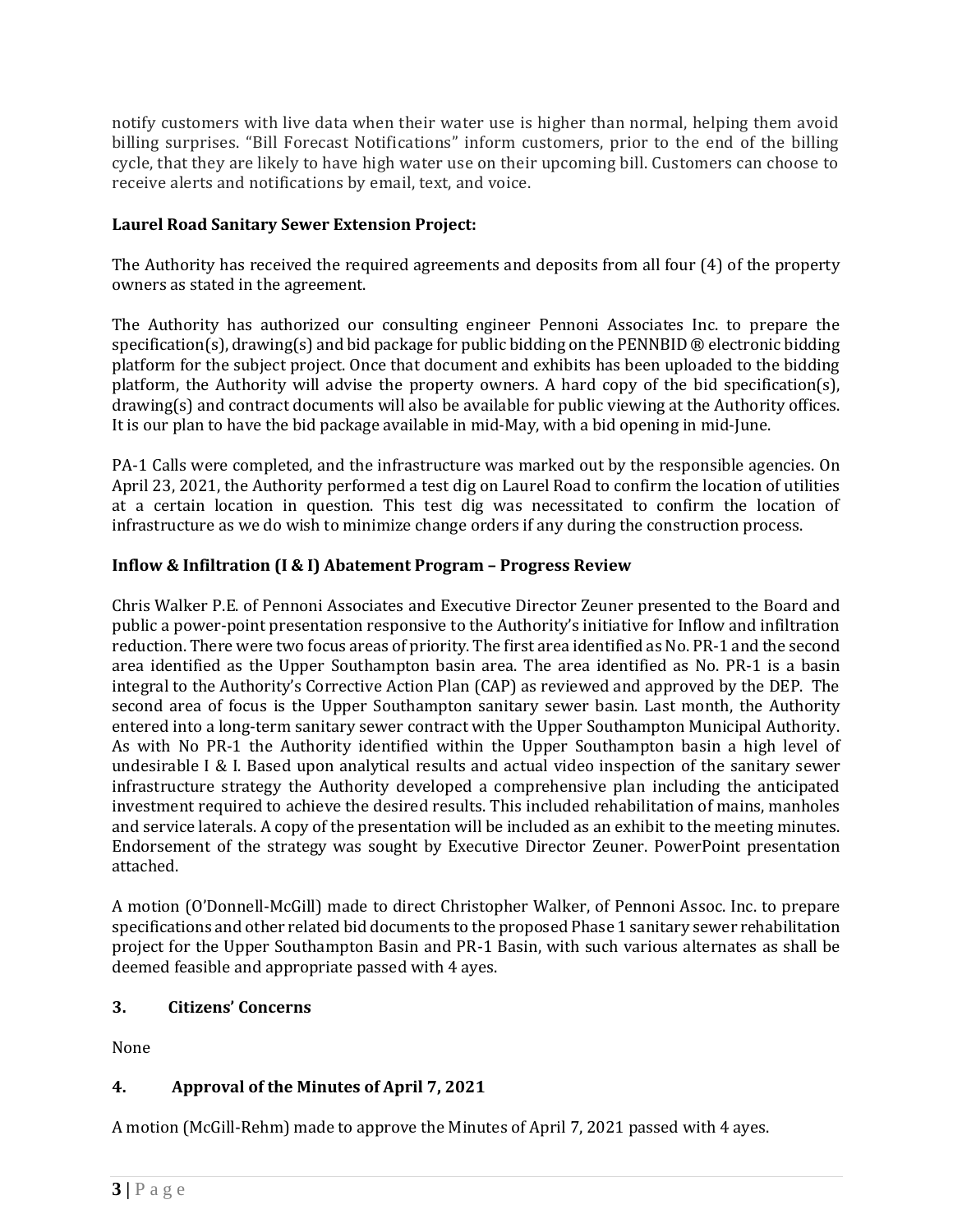## **5. Check Requisitions / Accounts Payable**

A motion (Rehm-McGill) adopting the following resolutions passed 4 with ayes.

### **Requisition No. 2223** dated 04/19/2021 in the amount of \$825,000.00

The major items paid under **Requisition No. 2223** are as follows: Upper Southampton Municipal Authority - \$825,000.00.

**Requisition No. 2224** dated 04/21/2021 in the amount of \$1,287,504.27

The major items paid under **Requisition No. 2224** are as follows: BCWSA – Sewer - \$868,689.15; BCWSA – Water - \$152,678.40; Cues - \$2,738.75; Hannon Auto Service - \$1,241.78; Independence Blue Cross - \$14,097.09; JH Shanahan - \$55,556.00; Karl Hops Inc. - \$1,433.64; Kufen Motor & Pump - \$3,696.63; LB Water Service - \$2,903.30; LookFirst Tech. - \$1,857.00; MRA International - \$11,488.00; Northampton Township - \$1,272.26; Office Basics - \$3,410.46; Pennoni Assoc. Inc. - \$46,412.65; PMAA - \$5,544.24; Rudolph Clarke LLC - \$32,005.00; and \$75,000.00 for payroll.

**Requisition No. 2225** dated 05/05/2021 in the amount of \$277,557.77

The major items paid under **Requisition No. 2225** are as follows: BCWSA - \$16,100.00; Coyne Chemical - \$1,370.00; David Epstein - \$1,312.50; First National Bank of Newtown - \$59,129.38; Guardian - \$4,042.18; JH Shanahan - \$4,078.00; Karl Hops Inc. - \$1,336.48; Kufen Motor & Pump - \$3,306.34; Link Computer Corp. - \$3,803.79; LookFirst Tech. - \$1,227.50; M & M Landscaping - \$2,535.00; M.J. Reider Assoc. \$2,062.00; Passerini & Sons Inc. - \$85,512.70; Pollard Water - \$1,025.70; TD Card Services - \$1,429.33; Verizon - \$1,187.53; Trimble Inc. - \$6,066.82 and \$75,000.00 for payroll.

## **6. Tri-Party Agreement TMP 31-028-007-001**

A motion (O'Donnell-McGill) made to approve the Tri-Party Agreement between the property owner/s of TMP# 31-028-007-001 located at 1120 Bristol Road, Upper Southampton Water and Sewer Authority and the Northampton, Bucks County, Municipal Authority for public sanitary sewer service passed with 4 ayes.

#### **7. Release of Developer Escrows/Closed**

A motion (Farling-O'Donnell) made to approve a cash escrow release in the amount of \$18,290.76 for the development known as 444 St. Leonards Road, \$2,501.60 for the development known as Pinnacle Estates and \$336.84 for the development known as DeLuca 500 New Road passed with 4 ayes.

## **8. Resolution No. 2021-1242 Customer COVID-19 Policy**

A motion (Rehm-O'Donnell) made to approve Resolution 2021-1242 as follows;

*WHEREAS, the Northampton, Bucks County, Municipal Authority ("Authority") adopted Resolution No. 2020-1234 on April 1, 2020 for the purpose of amending its Rules and Regulations ("Rules") on a temporary basis to change its billing and collection process of sanitary sewer and public sewer services ("Services"); and*

*WHEREAS, the Authority enacted such temporary changes to provide relief to its customers in response to the economic hardship and distress caused by the Coronavirus Pandemic; and*

*WHEREAS, the Board now believes it is appropriate to terminate such temporary changes of the billing and collection process in the manner set forth in Resolution No. 2020-1234.*